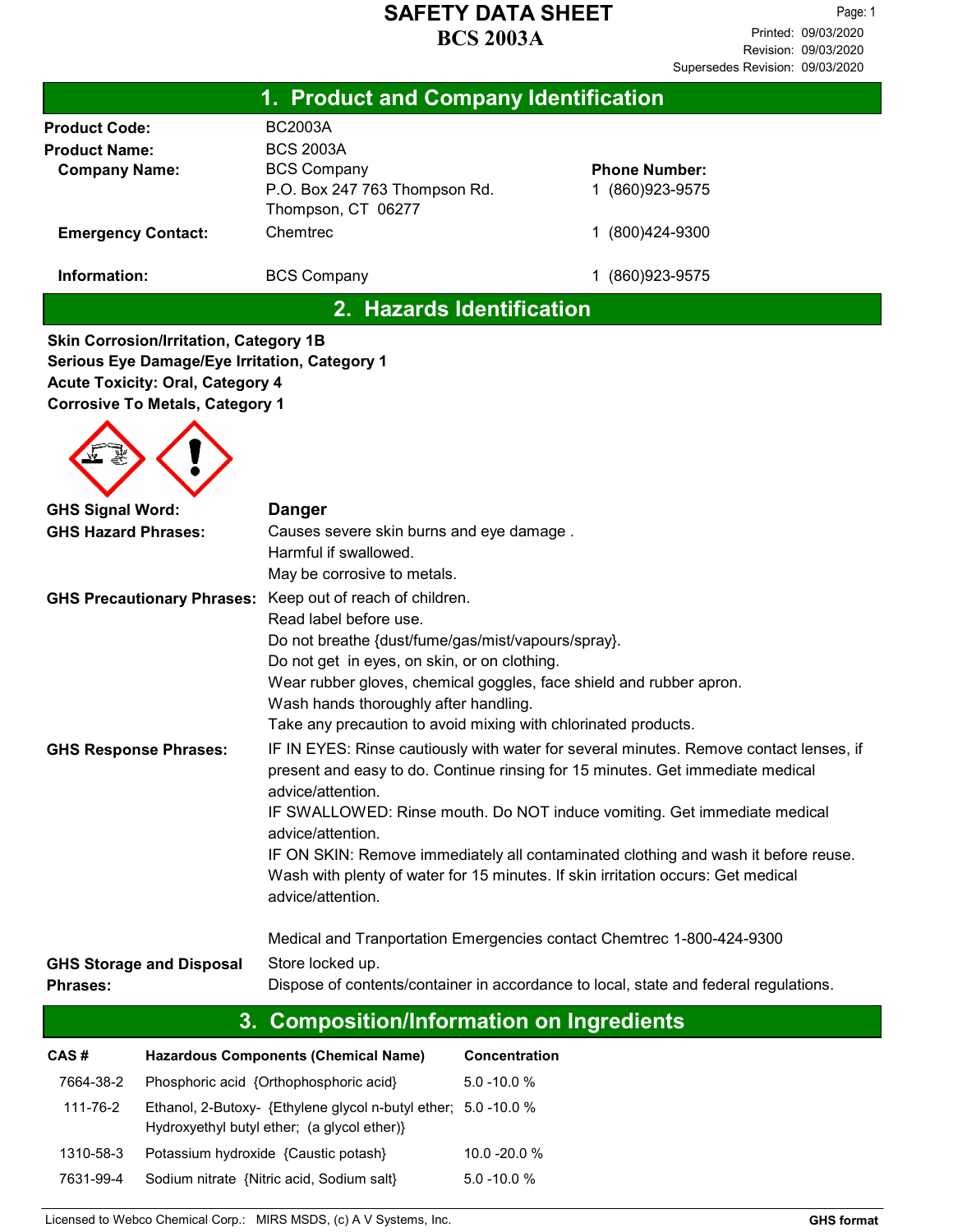# 4. First Aid Measures

|                                                                                                   | <b>THULFIN MURDAL</b>                                                                                                                                                                                                                                                                                                                                                                                                                                                                                                                                               |  |  |  |  |
|---------------------------------------------------------------------------------------------------|---------------------------------------------------------------------------------------------------------------------------------------------------------------------------------------------------------------------------------------------------------------------------------------------------------------------------------------------------------------------------------------------------------------------------------------------------------------------------------------------------------------------------------------------------------------------|--|--|--|--|
| <b>Emergency and First Aid</b><br><b>Procedures:</b>                                              |                                                                                                                                                                                                                                                                                                                                                                                                                                                                                                                                                                     |  |  |  |  |
| In Case of Inhalation:                                                                            | Immediately move victim to fresh air. If experiencing respiratory symptoms: Get<br>immediate medical advice/attention.                                                                                                                                                                                                                                                                                                                                                                                                                                              |  |  |  |  |
| In Case of Skin Contact:                                                                          | Flush thoroughly with fresh, tepid water for 15 minutes. Discard contaminated clothing<br>and footwear or wash before reuse. If skin irritation occurs: Get medical advice/attention.                                                                                                                                                                                                                                                                                                                                                                               |  |  |  |  |
| In Case of Eye Contact:                                                                           | Immediately flush eyes with large amounts of fresh, tepid water for at least 15 minutes.<br>Hold eyelids open to ensure complete irrigation of eye and lid tissues. Tilt head to the<br>side and irrigate the eye from the bridge of the nose to the outside of the face. Keep<br>run-off from entering the other eye, mouth or ear. Washing eye within the first few<br>seconds is essential to achieve maximum effectiveness. Remove contact lenses, if<br>present and easy to do. Continue rinsing. If eye irritation persists, get medical<br>advice/attention. |  |  |  |  |
| In Case of Ingestion:                                                                             | Do not induce vomiting. Rinse mouth with fresh, Tepid water, than immediately drink 4-8<br>oz. or milk or water. Never give anything by mouth to an unconscious person. If vomiting<br>occurs, keep airways open. Keep head lower than hips to prevent aspiration into the<br>lungs. Get medical advice/attention.                                                                                                                                                                                                                                                  |  |  |  |  |
|                                                                                                   | <b>5. Fire Fighting Measures</b>                                                                                                                                                                                                                                                                                                                                                                                                                                                                                                                                    |  |  |  |  |
| <b>Flash Pt:</b>                                                                                  |                                                                                                                                                                                                                                                                                                                                                                                                                                                                                                                                                                     |  |  |  |  |
| <b>Explosive Limits:</b>                                                                          | UEL:<br>LEL:                                                                                                                                                                                                                                                                                                                                                                                                                                                                                                                                                        |  |  |  |  |
| <b>Autoignition Pt:</b>                                                                           |                                                                                                                                                                                                                                                                                                                                                                                                                                                                                                                                                                     |  |  |  |  |
|                                                                                                   | Suitable Extinguishing Media: Dry chemical, CO2, sand, earth, water spray or regular foam.                                                                                                                                                                                                                                                                                                                                                                                                                                                                          |  |  |  |  |
| <b>Fire Fighting Instructions:</b>                                                                | As in any fire, wear a self-contained breathing apparatus in pressure-demand,<br>MSHA/NIOSH (approved or equivalent), and full protective gear.                                                                                                                                                                                                                                                                                                                                                                                                                     |  |  |  |  |
| <b>Flammable Properties and</b><br>Hazards:                                                       |                                                                                                                                                                                                                                                                                                                                                                                                                                                                                                                                                                     |  |  |  |  |
| <b>Hazardous Combustion</b><br><b>Products:</b>                                                   |                                                                                                                                                                                                                                                                                                                                                                                                                                                                                                                                                                     |  |  |  |  |
|                                                                                                   | 6. Accidental Release Measures                                                                                                                                                                                                                                                                                                                                                                                                                                                                                                                                      |  |  |  |  |
| <b>Protective Precautions,</b><br><b>Protective Equipment and</b><br><b>Emergency Procedures:</b> | Rubber or neoprene gloves, Safety glasses, Wear chemical protective clothing.                                                                                                                                                                                                                                                                                                                                                                                                                                                                                       |  |  |  |  |
| <b>Steps To Be Taken In Case</b><br><b>Material Is Released Or</b><br>Spilled:                    | Absorb spill with inert material (e.g. dry sand or earth), and dispose of in accordance with<br>applicable regulations.                                                                                                                                                                                                                                                                                                                                                                                                                                             |  |  |  |  |
|                                                                                                   | <b>7. Handling and Storage</b>                                                                                                                                                                                                                                                                                                                                                                                                                                                                                                                                      |  |  |  |  |
| <b>Precautions To Be Taken in</b><br>Handling:                                                    | For industrial or institutional use only.                                                                                                                                                                                                                                                                                                                                                                                                                                                                                                                           |  |  |  |  |
| <b>Precautions To Be Taken in</b><br>Storing:                                                     | Keep from freezing. Store away from incompatible substances                                                                                                                                                                                                                                                                                                                                                                                                                                                                                                         |  |  |  |  |
|                                                                                                   | 8. Exposure Controls/Personal Protection                                                                                                                                                                                                                                                                                                                                                                                                                                                                                                                            |  |  |  |  |

| <b>0. LADUSULE UUILIUIS/I EISUIIAI I IULEULIUII</b> |                                          |                 |                               |                     |
|-----------------------------------------------------|------------------------------------------|-----------------|-------------------------------|---------------------|
| CAS#                                                | <b>Partial Chemical Name</b>             | <b>OSHA TWA</b> | <b>ACGIH TWA</b>              | <b>Other Limits</b> |
| 7664-38-2                                           | Phosphoric acid {Orthophosphoric<br>acid | PEL: 1 mg/m3    | TLV: 1 mg/m3<br>STEL: 3 mg/m3 |                     |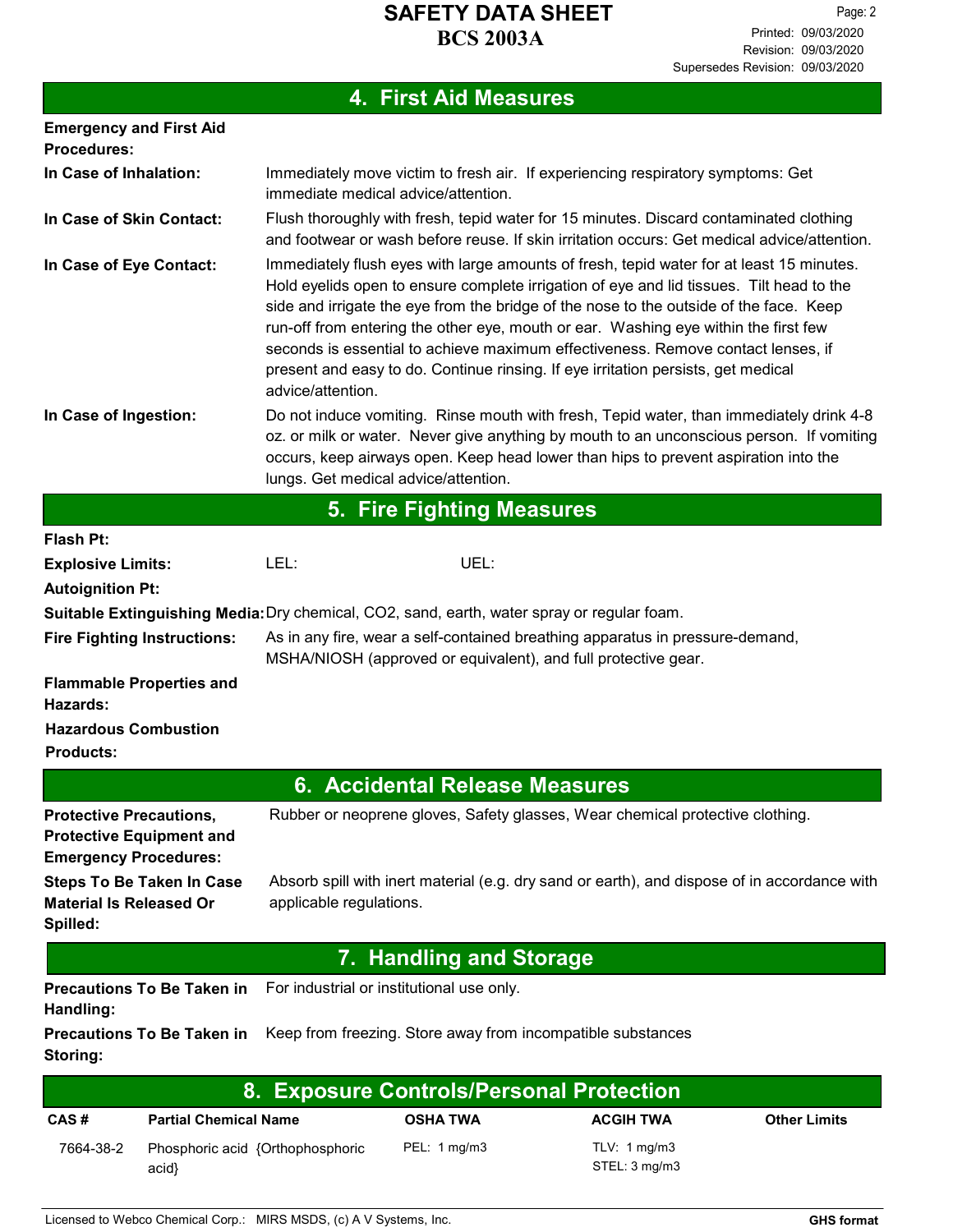Revision: 09/03/2020 Printed: 09/03/2020 Page: 3 Supersedes Revision: 09/03/2020

| 111-76-2                                                      | Ethanol, 2-Butoxy- {Ethylene glycol<br>(a glycol ether)} | n-butyl ether; Hydroxyethyl butyl ether;                      | PEL: 50 ppm                         | TLV: 20 ppm                                                                                                                                                                         |  |
|---------------------------------------------------------------|----------------------------------------------------------|---------------------------------------------------------------|-------------------------------------|-------------------------------------------------------------------------------------------------------------------------------------------------------------------------------------|--|
| 1310-58-3                                                     |                                                          | Potassium hydroxide {Caustic potash}                          |                                     | CEIL: 2 mg/m3                                                                                                                                                                       |  |
| 7631-99-4                                                     | Sodium nitrate {Nitric acid, Sodium<br>salt}             |                                                               |                                     |                                                                                                                                                                                     |  |
| <b>Respiratory Equipment</b><br>(Specify Type):               |                                                          |                                                               |                                     | A respirator is not needed under normal and intended conditions of product use.                                                                                                     |  |
| <b>Eye Protection:</b>                                        |                                                          | Safety glasses                                                |                                     |                                                                                                                                                                                     |  |
| <b>Protective Gloves:</b>                                     |                                                          | Rubber or neoprene gloves                                     |                                     |                                                                                                                                                                                     |  |
|                                                               | <b>Other Protective Clothing:</b>                        | Wear chemical protective clothing.                            |                                     |                                                                                                                                                                                     |  |
| <b>Engineering Controls</b><br>(Ventilation etc.):            |                                                          |                                                               |                                     |                                                                                                                                                                                     |  |
|                                                               |                                                          | 9.                                                            |                                     | <b>Physical and Chemical Properties</b>                                                                                                                                             |  |
| <b>Physical States:</b>                                       |                                                          | [X] Liquid<br>[ ] Gas                                         | [ ] Solid                           |                                                                                                                                                                                     |  |
| <b>Appearance and Odor:</b>                                   |                                                          | Appearance: Clear Colorless Liquid<br>Odor: No apparent odor. |                                     |                                                                                                                                                                                     |  |
| pH:                                                           |                                                          |                                                               |                                     |                                                                                                                                                                                     |  |
| <b>Melting Point:</b>                                         |                                                          |                                                               |                                     |                                                                                                                                                                                     |  |
| <b>Boiling Point:</b>                                         |                                                          |                                                               |                                     |                                                                                                                                                                                     |  |
| Flash Pt:                                                     |                                                          |                                                               |                                     |                                                                                                                                                                                     |  |
| <b>Evaporation Rate:</b>                                      |                                                          |                                                               |                                     |                                                                                                                                                                                     |  |
|                                                               | Flammability (solid, gas):                               |                                                               |                                     |                                                                                                                                                                                     |  |
| <b>Explosive Limits:</b>                                      |                                                          | LEL:                                                          | UEL:                                |                                                                                                                                                                                     |  |
| $mm Hg$ :                                                     | Vapor Pressure (vs. Air or                               |                                                               |                                     |                                                                                                                                                                                     |  |
|                                                               | Vapor Density (vs. Air = 1):                             |                                                               |                                     |                                                                                                                                                                                     |  |
| Specific Gravity (Water = 1):                                 |                                                          |                                                               |                                     |                                                                                                                                                                                     |  |
| <b>Solubility in Water:</b><br><b>Octanol/Water Partition</b> |                                                          | 100                                                           |                                     |                                                                                                                                                                                     |  |
| <b>Coefficient:</b>                                           |                                                          |                                                               |                                     |                                                                                                                                                                                     |  |
| <b>Autoignition Pt:</b>                                       |                                                          |                                                               |                                     |                                                                                                                                                                                     |  |
|                                                               | <b>Decomposition Temperature:</b>                        |                                                               |                                     |                                                                                                                                                                                     |  |
| <b>Viscosity:</b>                                             |                                                          |                                                               |                                     |                                                                                                                                                                                     |  |
|                                                               |                                                          |                                                               | <b>10. Stability and Reactivity</b> |                                                                                                                                                                                     |  |
|                                                               |                                                          | Unstable [ ]                                                  | Stable [X]                          |                                                                                                                                                                                     |  |
| Stability:<br><b>Conditions To Avoid -</b>                    |                                                          |                                                               |                                     |                                                                                                                                                                                     |  |
| Instability:                                                  |                                                          | equipment.                                                    |                                     | Avoid handling conditions which may allow for leaks and spills of this material. Do not<br>permit personnel to handle this product without proper training and/or protective        |  |
| Avoid:                                                        |                                                          |                                                               |                                     | Incompatibility - Materials To Avoid contact with alkalis and chlorine products. Avoid contact with materials such as<br>alumimum, tin, zinc, and alloys containing these materials |  |
| <b>Byproducts:</b>                                            | <b>Hazardous Decomposition or</b>                        |                                                               |                                     |                                                                                                                                                                                     |  |
| <b>Possibility of Hazardous</b><br><b>Reactions:</b>          |                                                          | Will occur $\lceil \quad \rceil$                              | Will not occur [X]                  |                                                                                                                                                                                     |  |
| <b>Conditions To Avoid -</b><br><b>Hazardous Reactions:</b>   |                                                          |                                                               |                                     |                                                                                                                                                                                     |  |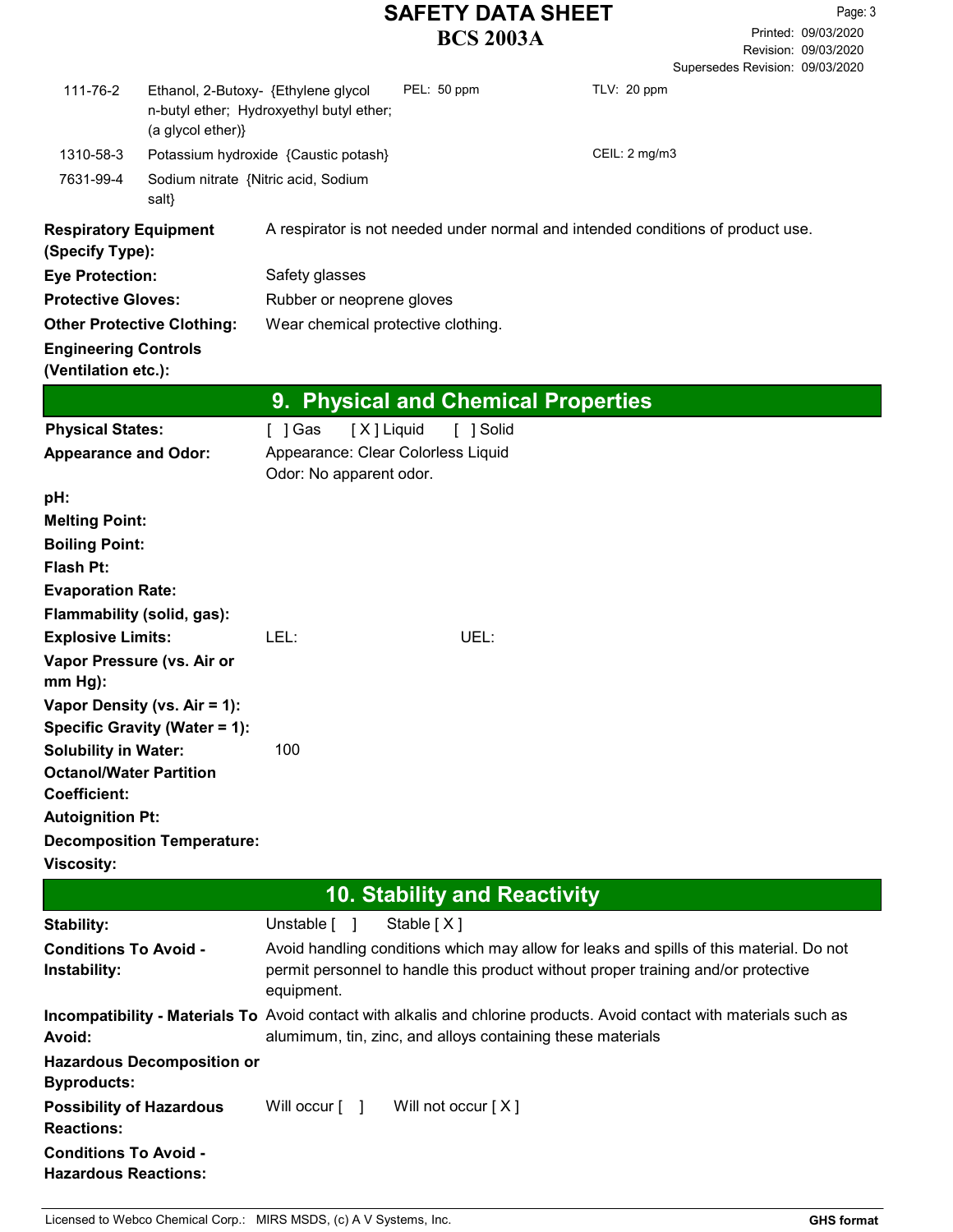|                                           | <b>11. Toxicological Information</b>                                                              |                 |                                                            |                          |                                                                                      |               |
|-------------------------------------------|---------------------------------------------------------------------------------------------------|-----------------|------------------------------------------------------------|--------------------------|--------------------------------------------------------------------------------------|---------------|
|                                           | Inhalation, Eye contact, Skin contact, ingestion.<br><b>Toxicological Information:</b>            |                 |                                                            |                          |                                                                                      |               |
| <b>Irritation or Corrosion:</b>           |                                                                                                   | Eyes:           | Causes serious eye damage.                                 |                          |                                                                                      |               |
|                                           |                                                                                                   | Skin:           | Causes severe skin irritation.                             |                          |                                                                                      |               |
|                                           |                                                                                                   | Ingestion:      | Causes digestive tract burns.                              |                          |                                                                                      |               |
|                                           |                                                                                                   | Inhalation:     | May cause nose, throat, and lung irritation                |                          |                                                                                      |               |
| <b>Symptoms related to</b>                |                                                                                                   | Eyes:           | Redness, Pain, Corrosion.                                  |                          |                                                                                      |               |
|                                           | Toxicological Characteristics: Skin:                                                              | Ingestion:      | Redness, Pain, Corrosion.                                  |                          |                                                                                      |               |
|                                           |                                                                                                   | Inhalation:     | Corrosion, Abdominal pain<br>Respiratory irritation, cough |                          |                                                                                      |               |
| Carcinogenicity:                          |                                                                                                   | NTP? No         | IARC Monographs? No                                        |                          | <b>OSHA Regulated? No</b>                                                            |               |
|                                           |                                                                                                   |                 | <b>12. Ecological Information</b>                          |                          |                                                                                      |               |
| <b>General Ecological</b><br>Information: |                                                                                                   |                 | May be harmful to aquatic life.                            |                          |                                                                                      |               |
|                                           |                                                                                                   |                 | <b>13. Disposal Considerations</b>                         |                          |                                                                                      |               |
| <b>Waste Disposal Method:</b>             |                                                                                                   |                 |                                                            |                          | Dispose of contents/container in accordance to local, state and federal regulations. |               |
|                                           |                                                                                                   |                 | <b>14. Transport Information</b>                           |                          |                                                                                      |               |
|                                           | <b>LAND TRANSPORT (US DOT):</b>                                                                   |                 |                                                            |                          |                                                                                      |               |
|                                           | <b>DOT Proper Shipping Name:</b>                                                                  |                 |                                                            |                          | Corrosive liquids, n.o.s. (Phosphoric acid, Potassium hydroxide)                     |               |
| <b>DOT Hazard Class:</b>                  |                                                                                                   | 8               | <b>CORROSIVE</b>                                           |                          |                                                                                      |               |
| <b>UN/NA Number:</b>                      |                                                                                                   | <b>UN1760</b>   |                                                            |                          | <b>Packing Group:</b>                                                                | III           |
|                                           |                                                                                                   | €∑<br>CORROSIVE |                                                            |                          |                                                                                      |               |
|                                           | AIR TRANSPORT (ICAO/IATA):                                                                        |                 |                                                            |                          |                                                                                      |               |
|                                           | <b>ICAO/IATA Shipping Name:</b>                                                                   | Not Regulated   |                                                            |                          |                                                                                      |               |
| <b>UN Number:</b>                         |                                                                                                   | 1760            |                                                            |                          | <b>Packing Group:</b>                                                                | Ш             |
| <b>Hazard Class:</b>                      |                                                                                                   | 8 - CORROSIVE   |                                                            |                          |                                                                                      |               |
|                                           |                                                                                                   |                 | <b>15. Regulatory Information</b>                          |                          |                                                                                      |               |
|                                           | EPA SARA (Superfund Amendments and Reauthorization Act of 1986) Lists                             |                 |                                                            |                          |                                                                                      |               |
| CAS#<br>7664-38-2                         | <b>Hazardous Components (Chemical Name)</b><br>Phosphoric acid {Orthophosphoric acid}             |                 | S. 302 (EHS)<br>No                                         | S. 304 RQ<br>Yes 5000 LB | S. 313 (TRI)<br>No                                                                   |               |
| 111-76-2                                  | Ethanol, 2-Butoxy- {Ethylene glycol n-butyl ether;<br>Hydroxyethyl butyl ether; (a glycol ether)} |                 |                                                            | No                       | No                                                                                   | Yes-Cat. N230 |
| 1310-58-3                                 | Potassium hydroxide {Caustic potash}                                                              |                 |                                                            | No                       | <b>Yes 1000 LB</b>                                                                   | No            |
| 7631-99-4                                 | Sodium nitrate {Nitric acid, Sodium salt}                                                         |                 | No                                                         | No                       | Yes-Cat. N511                                                                        |               |